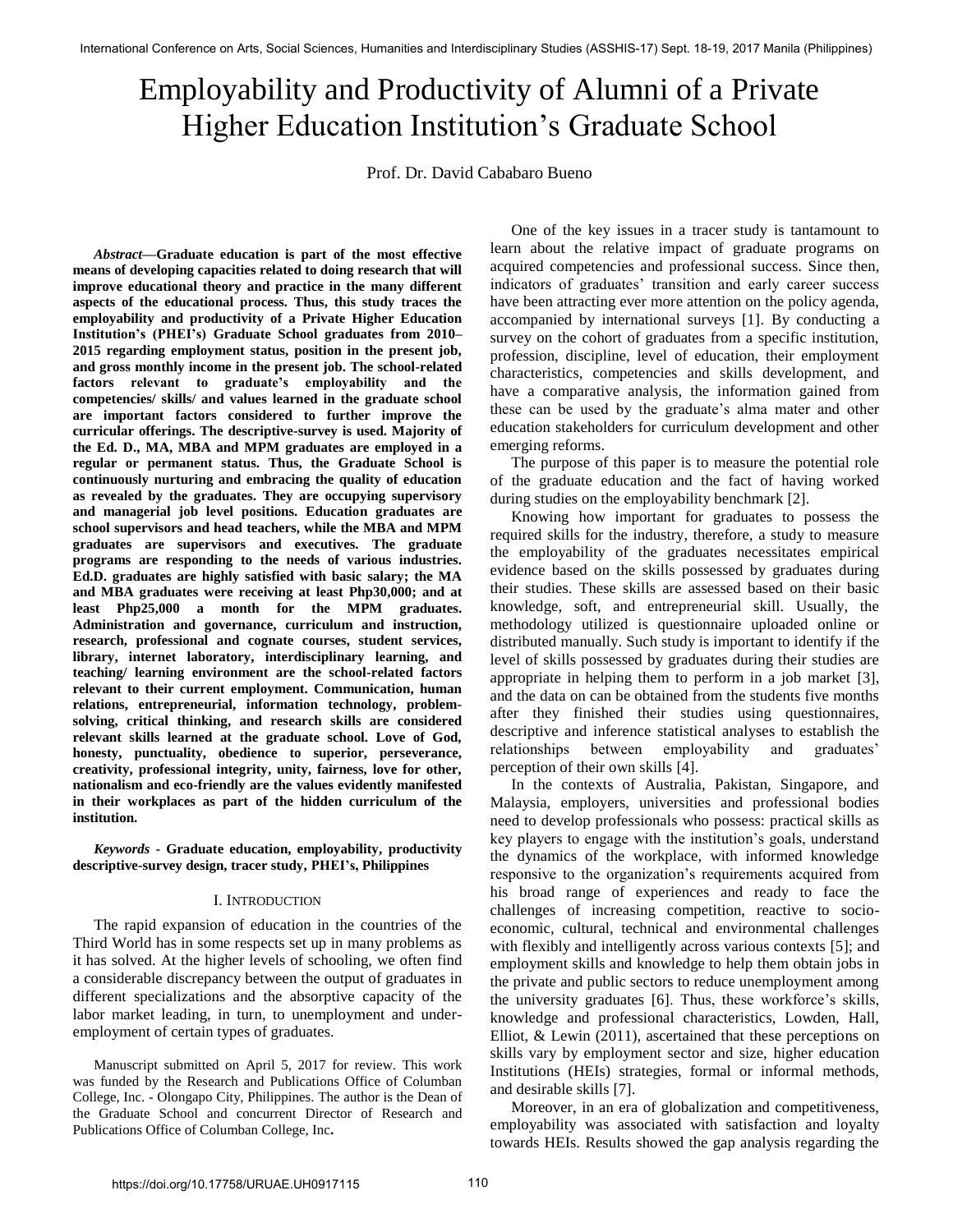employer's perception of graduates' employability skills performance as being lower than the importance assigned to those skills. A wide gap was found in communication skills, especially the skill of the English language usage. This means that improvement efforts and corrective actions must be taken to improve employers' overall satisfaction [8].

However, little research has been done about the graduates in Chinese universities making employability a key issue on job hunting. Universities are experiencing a decline in their graduate employment since the past decade. With this, Su, Zhang, and Nisar (2015) evaluated and analyzed the graduates' employability in China, adopting a multiple approach to establish the skills that will eventually enhance students' employability [9]; and de Guzman and de Castro (2008) saw it on the epistemological dimension of the qualities and competencies acquired by the graduates and how these skills are used and deployed in several other contexts [10]. Additionally, a confirmatory factor analysis substantiates that knowledge, skills, thinking skills, interpersonal skills, communication skills, and management skills provided by educational institutions are demanded by employers [11].

Adding to the lists of soft skills, providing sessions to students could be an initial step for them to think about future employment requirements. This was reiterated by the UK Research Councils' Training requirements by providing an excellent framework that layout the expectations for students' research skills in their pursuit of an academic career [12]. Information technology and communication skills, and values such as love of God, supportiveness, courage, tolerance and perseverance were identified to be very much useful to the present work of the graduates [13]. Hard and soft skills were seen as employable factors particularly in the technical field like engineering. However, hard skills were considered less prominent compared to soft skills and personal attributes. Nilsson (2010) indicated that the educational program should be more on generalist competence and soft employability skills, including interpersonal skills, rather than on the substantive content of the program of study [14]. This further indicated that graduates have educational expectations different from the current university pedagogies'; and critical thinking skills across various curricula should be part of the integrative model at all educational levels [15]. Moreover, in Malaysia, graduate employability skills were analyzed based on qualification, academic score, experience and specific soft skills, and rate of employability was far above the ground on soft skills requested by employers, such as communication/interpersonal skills, foreign language proficiency, ICT/technical skills, high spirit of teamwork and specific personal attributes [16].

In contrast, the employment of highly educated Dutch doctoral graduates in the Netherlands, academic, nonacademic, and demographic variables, such as research publications, age, gender and number of children in the family, were highly correlated with contract type than factors such as supervision and labor market preparation [17].

Thus, employability studies are typically viewed to have practical implications for HEIs and curriculum re-engineering related to the enhancement of graduates. The findings of the present study have implications towards regular review and revision of the curricula in a way that would enable graduates to meet the expectations of changing information job market.

## II. OBJECTIVE OF THE STUDY

This study traces the employability and productivity of PHEI's Graduate School graduates from  $2010 - 2015$  to ascertain the relevance of its curricular offerings. Specifically, it seeks to analyze the productivity of the graduates regarding employment status, position in the present job, and gross monthly income in the present job; school-related factors relevant to employability; competencies/ skills/ and values learned and useful in the current job; and the suggestions to further improve the curricula.

## III. METHODOLOGY

The researcher utilized the descriptive-survey design of research. The actual number of graduates was traced and identified through the help of the College's Admissions and Registration Office. There were fifty (52) Ed.D., sixty-six (66) MAED, twenty-four (24) MALT, thirty (30) MASE, six (6) MARE, sixty-one (61) MBA, and twenty-one (21) MPM graduates from 2010 – 2015. From this actual number of graduates, the researcher was able to trace all the graduates. The instrument used throughout this study was the modified GTS survey-questionnaire provided by the Commission on Higher Education (CHED). The researcher personally asked about assistance of the staff from Admissions and Registration Office for the actual listing of the desired participants. With the help of friends, currently enrolled students, and e-mail communication, the researcher was able to distribute and retrieve the desired number of participants in the study with a retrieval rate of 100% of the total number of graduates. The data gathered were treated and analyzed using descriptive statistics.

## IV. RESULTS AND DISCUSSION

The Ed. D., MA, MBA and MPM graduates are employed on a regular or permanent status, locally, and internationally. This implies that the school is continuously nurturing and embracing the quality of education as revealed by the employability rate of graduates. Employment status in the current labor market ascertained the specific areas of skill, credential of higher education, awareness of interdisciplinarity and the role of HEIs in supporting graduates' careers through continuous strategic development, and bridging higher level of education with the labor market [18].

The job levels/ occupations of graduates reveal that 53.85% of the Ed. D. graduates are occupying a key position in the educational institution as the supervisor or head teacher, 42.31% are school principals, and 3.85% are Master Teachers. Out of the 126 MAED graduates, 65.87% are classroom or Master Teachers, 28.57% are head teachers/ supervisors; and 5.56% are principals. Moreover, out of the 61 MBA graduates, 11.47% are college professors, 67.21% are occupying a clerical position; 13.11% are supervisors in numerous companies; and 8.19% are managers in different business organizations. Lastly, there are 28.57% MPM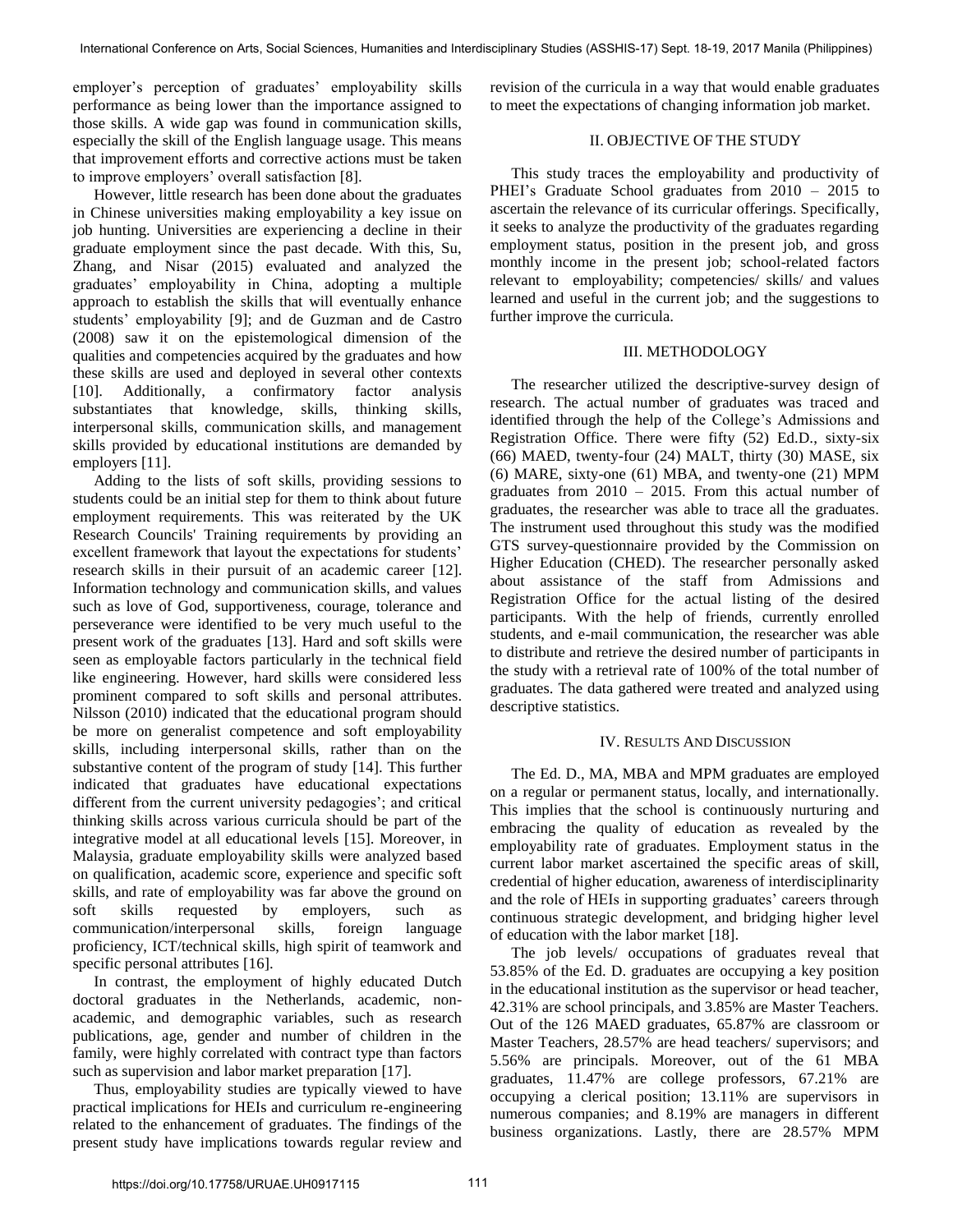graduates who landed as college professors, 52.83% are enjoying a clerical position, and 19.05% are supervisors in various LGU/ NGO. The results imply that the CC-GS programs are responding to the needs of diverse industries. The findings affirmed Ramirez, Cruz, and Alcantara (2014); and Ramli, Nawawi, and Chun (2010) findings when the graduates claimed that their knowledge, academic-acquired skills and competencies contributed greatly in their job performance. The use of Chi-square goodness of fit proved that there is a significant relationship between the graduates' fields of specialization and their occupations after graduation [19] and [20]. Likewise, academic-acquired skills and competencies of the graduates are relevant to their chosen occupations. The results further proved that school produces marketable and appropriately trained graduates with the majority landing in course-related jobs within a short period after graduation. The study also indicated that the graduates possess the skills and competencies necessary to succeed in this competitive world; and when employers perceived the needed enhancement programs to focus on the development and enhancement of critical thinking ability, generating hypotheses and linking ideas, applying theory into practice, sharp analytical skills, prioritizing problems, keeping up-todate on latest information regarding the professionalism, giving clear explanation about problems and treatments and recognizing the effects of decisions to be made.

Ed.D. graduates are enjoying a salary of more than 45,000.00 a month. Moreover, there are 16.67% MA graduates who are receiving a monthly salary of P25,000.00 to less than 30,000.00, 50.00% with P30,000.00 to less than 35,000.00 monthly salary, 22.22 % with P35,000.00 to less than 40,000.00, 3.97% with P40,000.00 to less than 45,000.00, while 1.59 % is very happy with more than P45,000.00 a month. Out of the sixty-one (61) MBA graduates, 9.84% are receiving a monthly salary of P20,000.00 to less than 25,000.00, 62.29% with P30,000.00 to less than 35,000.00, 11.47 % with P35,000.00 to less than 40,000.00, while 6.55% are receiving a monthly salary of more than 45,000.00. Lastly, 33.33% of the MPM graduates are enjoying a basic salary of P15,000.00 to less than 20,000.00, 52.38% with P20,000.00 to less than 25,000.00, 9.52% with P30,000.00 to less than 35,000.00, and 4.76% with P35,000.00 to less than 40,000.00. The findings imply that the graduates are happy with their monthly income.

The school-related factors relevant to graduates' employment statuses are collectively grouped to administration and governance, curriculum and instruction, research subjects, professional and cognate courses, student services, library, internet laboratory, inter-disciplinary learning, and teaching/ learning environment are the related factors which contributed a lot to their current employment status. The results reveal that the presence of these relevant factors really hones their knowledge, skills and values which are considered by them as a very important instrument for land in various prestigious jobs. Thus, the school is continuously finding countless ways to improve the management of the graduate school. Efforts of the entire administration are very noticeable towards the attainment of quality graduate studies. A study conducted by Business, Industry and Higher Education Collaboration Council on

graduate employability skills, emphasized that the higher education sector is characterized by diversity; course and student profile are different and universities aim to develop students with distinct characteristics or attributes. Universities have taken different approaches to the manner in which they develop graduate employability skills. Thus, universities work to develop employability skills in their students by providing academic staff with relevant support and resources, integrating these skills into the curriculum and course design, providing students with work placements and exposure to professional settings and providing advice and guidance through career services. Universities offer students opportunities for improving themselves through participation in clubs and societies and university life. Students need to take responsibility for reviewing or assessing their own employability skills, addressing gaps and then pursuing appropriate ways to report. The quality of education depends largely on the qualifications and competencies of the faculty. In view of this, the Commission on Higher Education (CHED) requires that teachers at higher education level must have at least master's degree in the fields in which they teach. Hence, there is a need to encourage and provide assistance to HEIs to enable them to meet this requirement. The faculty of the school maintains expertise to accomplish the mission and to ensure that the school has clearly defined processes to evaluate individual faculty member's contribution to the school's mission. The school administration plays a very important role in student development. While research has not determined a direct relationship between administration and student achievement, administration does strongly influence school environmental conditions affecting such growth. School administrators should facilitate environments allowing classroom teachers such opportunities. Such processes would use intrinsic motivators, prompt self-reflection and development to prompt a cooperative and trusting relationship. Unless the administration provides a school setting that supports teacher morale, only the most mentally disciplined teacher will differentiate between the administrative burdens and learner needs. The present study considers effectiveness of faculty as coping measures for dealing with such circumstances. Findings would provide professors stronger abilities to focus on student developmental needs. Research into effective methods, for developing administrator prioritization and personal skills would also support environments promoting student development.

The graduates are consistent in saying they learned various competencies and skills while studying. Competencies, skills and values learned by the graduates such as communication skills, human relations skills, entrepreneurial skills, information technology skills, problem solving skills, critical thinking skills, and research skills are of interest to their jobs. MA graduates reveal that courses offered are parallel with the practical application of the work which makes the curriculum responsive to their needs. This is a manifestation that the atmosphere in the graduate school in an output and competency-based instruction has been cascaded to the students' level. Graduates also claimed that though they found research very interesting subject, it needs time, devotion and skills to understand it seriously. Human relations skills gained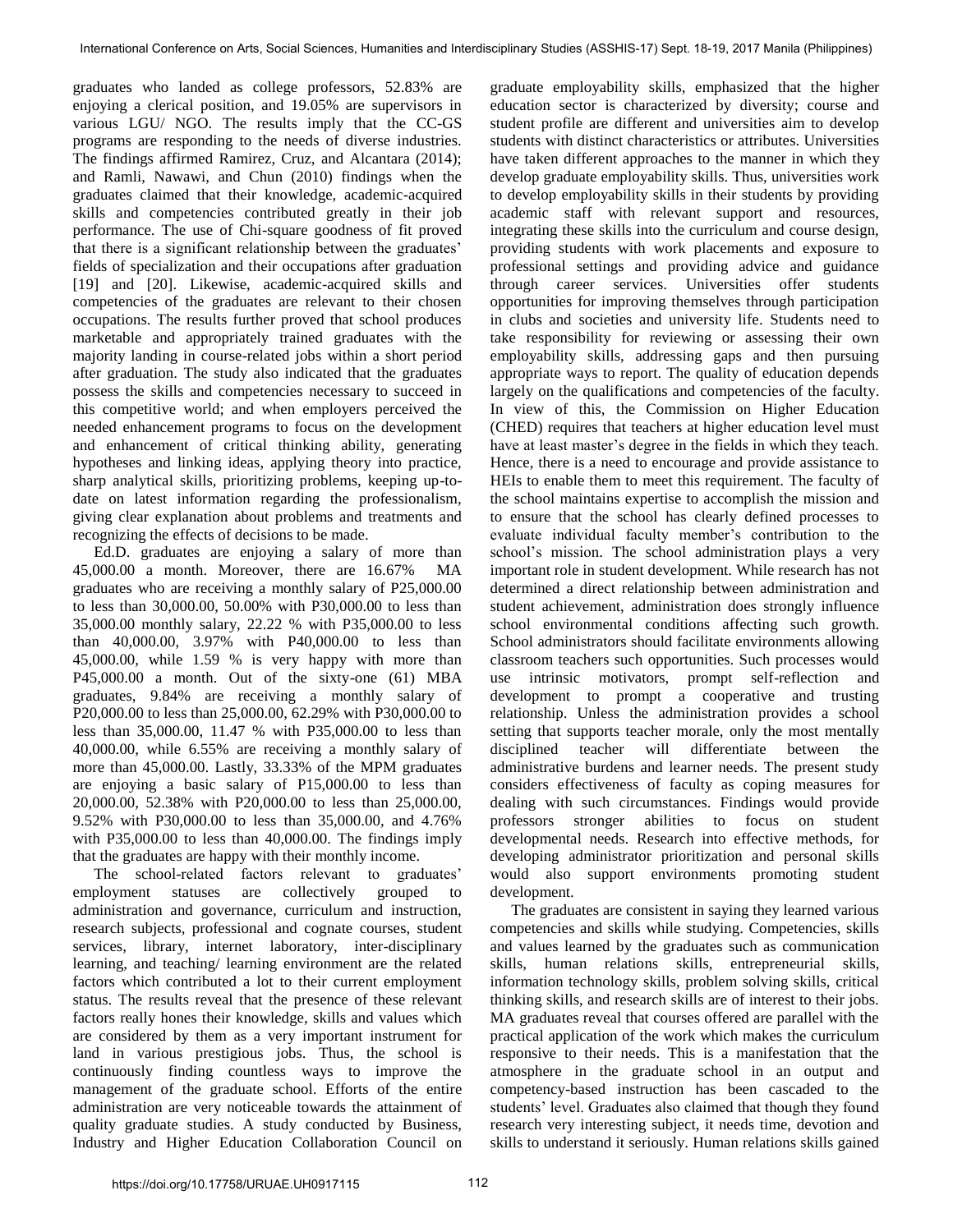by the graduates are deeply rooted from the caring and individualized attention given to the students during their stay in the institution. This kind of relationship is resounding behavior worthy to be emulated and most of the graduates admit that they are very convenient as they effectively and efficiently perform their task. Communication skills, critical thinking skills, information technology skills human relations skills and problem solving skills are also applicable skills according to them. Graduates found these skills applicable due to the up-to-date level of job performance in the market. The Commission on Higher Education (CHED) in the Philippines has spearheaded the conduct of GTS among selected HEIs. With regard to adequacy of training on human relation skills, it likewise resulted to a high degree of satisfaction which is interpreted as "strongly agree". Hence, PHEIs has provided the graduates with "very adequate" skills on human relations. The adequacy of training on problemsolving skills, the ability to evaluate action for making future decision earned a descriptive rating of "strongly agree". These abilities, together with the critical thinking skills, earned an overall descriptive rating of "strongly agree". Therefore, the graduates involved in this study are sufficiently provided and trained in solving problems and critical thinking. As to the adequacy of training on research skills, the ability to use technology to acquire needed information gained a descriptive rating of "strongly agree. This is brought by the fact that the use of technology in all aspects is very popular in the Philippines. Nonetheless, all research abilities yielded a descriptive rating of "strongly agree". Hence, the data confirmed that the PHEIs were able to develop the research skills of its graduates. The findings of the present study support the claim of Sitepu and Kehm (2011) when mapping the graduates' competencies, knowledge, personal attributes such as creativity, problem solving ability, learning ability, working under pressure, time management, fitness to work, working independently, analytical ability, ability to take responsibility, initiative, loyalty and integrity, ability to present ideas/product/report, planning coordinating and execution, ability to document ideas and information, ability to write reports, memos, documents, and continuous learning ability; and people skills manifested in working with other people/ team working, negotiation, tolerance, adaptability, assertiveness, persistence, appreciating different points of views, understanding of the system values in the society, leadership, and communication skills are very useful in workplaces [21].

Moreover, graduates reveal the values learned in school. They strongly agree that Love of God, honesty, punctuality, obedience to superior, perseverance, creativity, professional integrity, unity, fairness, love for other, nationalism and ecofriendly are evidently manifested in their workplaces as part of the hidden curriculum of the institution. Although, a considerable amount of literature addresses employability skills and values, much of the information is theoretical in nature and offers policy recommendations and prescriptive advice. Further, a research study has primarily examined the experiences of a particular HEI where remedial actions were taken to impart employability skills [22].

The findings of the study also reveal that the graduates are very satisfied with their current employment situation and that College may sustain its best to improve on the knowledge, values, and skills they are developing among students for better alignment between college education and the world of works. The findings of this study are essential for curriculum development, higher education policy development, and higher education quality assurance. For improvement in learning condition, the results implied that a PHEI needs to think about strategies that are helpful in developing programs that could improve the alignment between higher education and the labor market. One program could be a strong curriculum program for internship and practicum that could provide graduates with advanced and more relevant skills for their chosen careers. Undoubtedly, the consequences are powerful documented factors to determine the graduates' level of satisfaction of the school services, academic environment and physical plant and facilities. Thus, the existing program of studies are still effective, adequate and relevant in taking action to the modern and complex changes brought about by emerging developments such as the international standards in academic programs, the ASEAN integration, the Qualifications Frameworks in the 21st Century, among others, and HEIs should stand out as one of the major players to cope with these reforms [23]. Also, professors are imparting the required performance standards and competencies as emphasized in the Human Capital Theory, popularized by Schultz to ensure a high employability skills possessed of Business Education graduates. The researchers encouraged the teachers to become more active in imparting the identified skills [24].

# V. CONCLUSIONS AND RECOMMENDATIONS

The graduates are hired on a regular or permanent status. The Graduate School is constantly nurturing and embracing the quality of education. They occupy supervisory and managerial job level positions. Education graduates are school supervisors and head teachers, while the business and public administration graduates are supervisors and executives. The graduate programs are responding to the needs of diverse industries. The graduates are highly satisfied with their present wage. The administration and governance, curriculum and instruction, research, professional and cognate courses, student, laboratory, library services, inter-disciplinary learning, and teaching/ learning environment are the schoolrelated factors relevant to their current job. Moreover, communication, human relations, entrepreneurial, information technology, problem solving, critical thinking, and research skills are considered applicable skills learned. Love of God, honesty, punctuality, obedience to superior, perseverance, creativity, professional integrity, unity, fairness, love for other, nationalism and eco-friendly is the values evidently manifested in their workplaces as the hidden curriculum of the institution. The findings further reveal that graduates are very satisfied with their current employment and that the PHEI should continue to improve the knowledge, values, and skills they are developing among students for better alignment between college education and the world of works. The findings are significant for curriculum development, higher education policy development, and higher education quality assurance. Enhancing graduate employability skills are